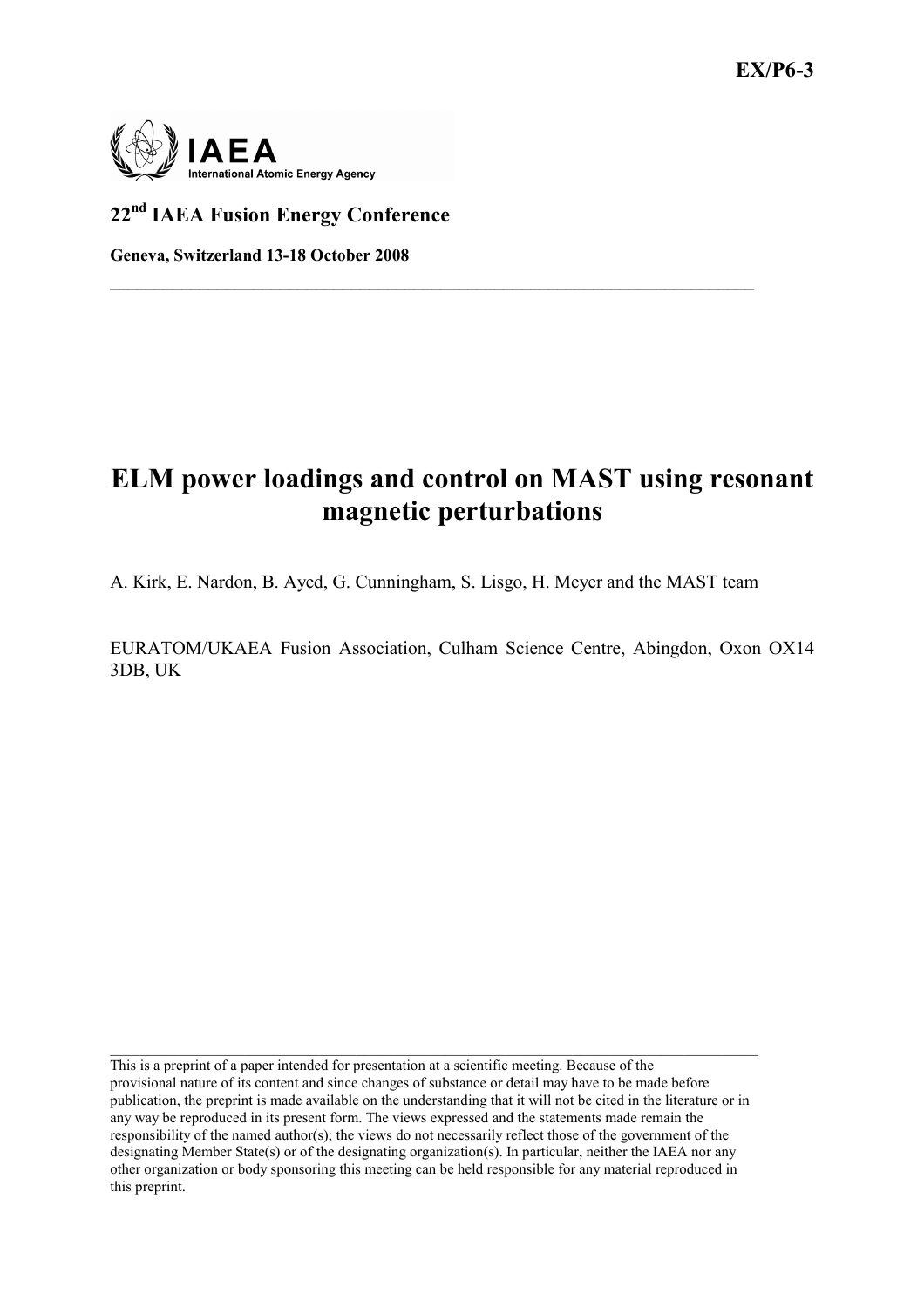## EX/P6-3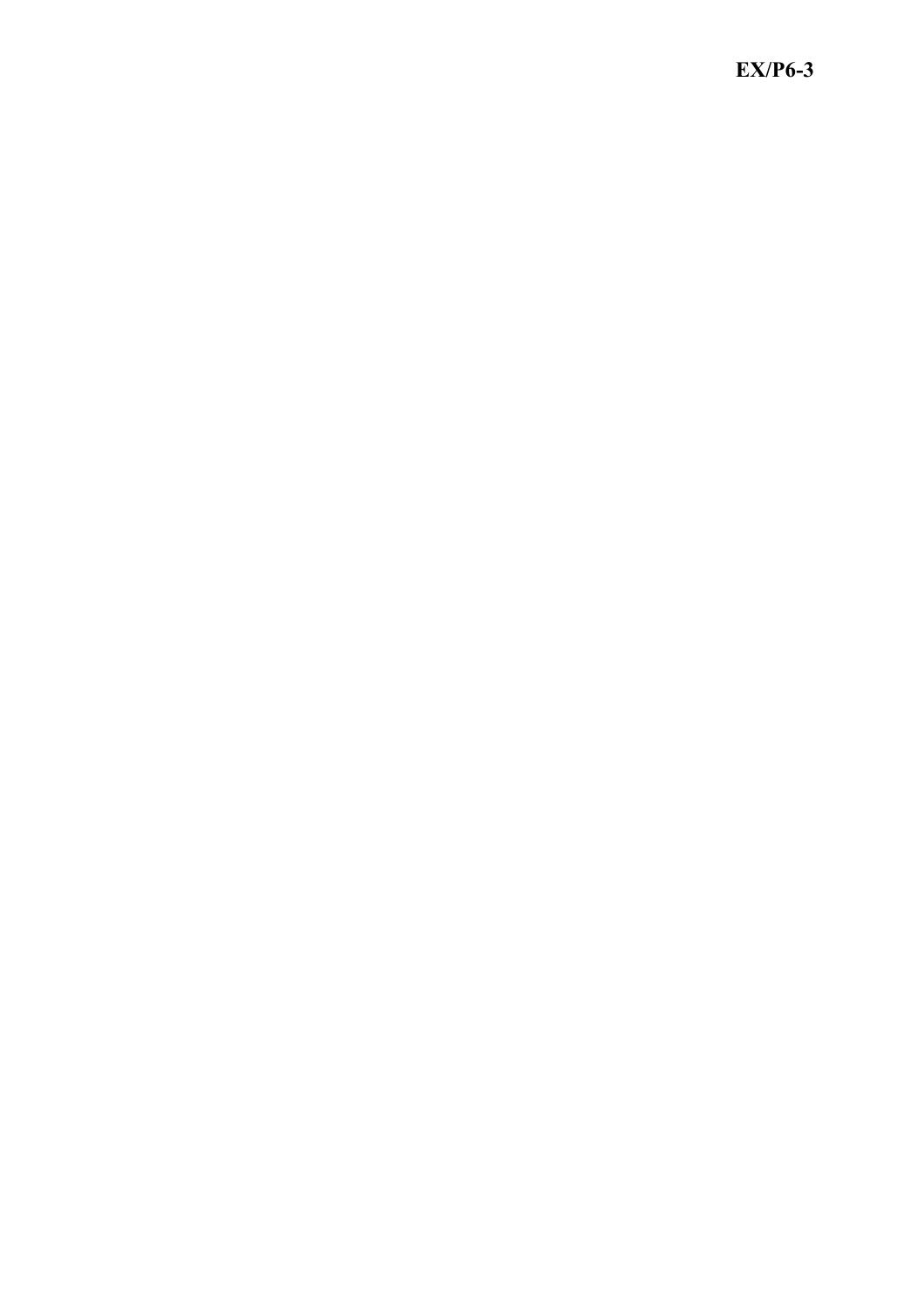### ELM power loadings and control on MAST using resonant magnetic perturbations

A. Kirk, E. Nardon, B. Ayed, G. Cunningham, S. Lisgo, H. Meyer and the MAST team

EURATOM/UKAEA Fusion Association, Culham Science Centre, Abingdon, Oxon OX14 3DB, UK

e-mail contact of main author: andrew.kirk@ukaea.org.uk

Abstract. A study of the evolution of the filaments observed during Type I ELMs on MAST is presented. The ion saturation current e-folding length of the filaments shows a weak, if any, dependence on the size of the ELM  $(\Delta W_{ELM} / W_{ped})$ . The measured radial velocities of the filaments also show at most a weak dependence on  $\Delta W_{ELM}$  $/W_{ped}$ . A model, based on the observed evolution of the filaments, has been developed, that is in reasonable agreement with the observed ELM energy losses and target profiles. This model has been used to predict the target and first wall loads in ITER. Experiments have been performed using both internal and external resonance magnetic perturbation coils and initial results are presented.

#### 1. Introduction

In existing devices type-I ELMs result in the sudden release of 5-15 % of the pedestal stored energy in a short amount of time (100-300µs). If this behaviour extrapolates to future devices, such as ITER, type I ELMs may lead to unacceptably high-energy loads to the divertor plates and plasma facing components [1]. However, there is considerable uncertainty associated with such predictions because of a lack of understanding of the processes involved. In this paper, the evolution, radial extent and spatial structure of type-I ELMs on MAST will be presented. Using these observations a model has been constructed that can describe the spatial distribution of ELM energy at the divertor targets in MAST and predict the distributions for ITER. All current models, this one included, indicate that in order to ensure an adequate lifetime of the divertor targets on ITER a mechanism to decrease the amount of energy released by an ELM, or to eliminate ELMs altogether is required. One such amelioration mechanism relies on perturbing the magnetic field in the edge plasma region. MAST is equipped with both external and internal coils and preliminary experiments using these coils are presented in section 4.

#### 2. ELM evolution on MAST

Although it is clear that filament structures exist during ELMs (see [2] and reference therein) it is still uncertain what parameters determine how much energy these filaments transport to the wall and what determines their size and how they propagate. This is mainly due to the lack of experimental data. In order to increase the data available, experiments have been performed on MAST measuring, as a function of ELM size, both the radial expansion of individual filaments and the mid-plane radial e-folding length of particles and energy. In the simplest picture, where the filaments propagate out radially with a constant velocity  $(V_r)$  and lose particles on ion parallel transport timescales ( $\tau_{\ell} = L_{\ell}/c_s$ ,  $L_{\ell}$ ) is the connection length and  $c_s$  the ion sound speed), then the particle e-folding length ( $\lambda$ ) can be expressed as  $\lambda \sim$  $V_r \tau \sim V_r L_l/c_s$ . In this paper measurements of the ion saturation current  $(I_{S4T})$  as a function of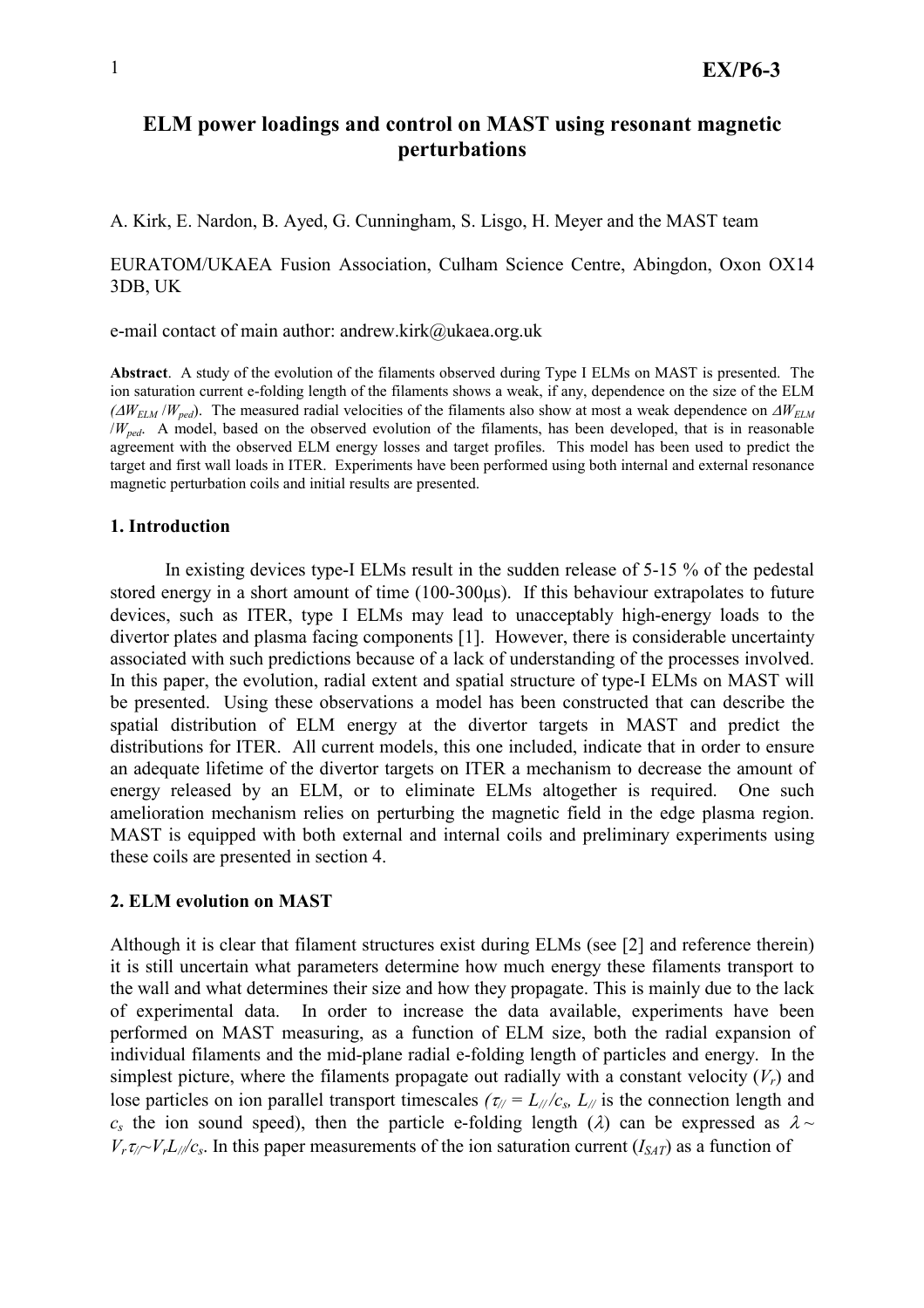

Figure 1 a)  $\lambda_{\text{ISAT}}$  as a function of a)  $\Delta \text{W/W}_{\text{ned}}$ , b) the radial velocity of the filaments as a fraction of the sound speed as a function of  $\Delta$ W/W<sub>ped</sub> and c) the measured and simulated divertor target radial power profile.

radial distance have been fitted with an exponential in order to determine the e-folding length  $(\lambda_{\text{ISAT}})$ , which is assumed to represent the power e-folding length of the radial efflux [3]. Scans have been performed over plasma parameters including ELM size and pedestal temperature produced by changing the pedestal density (in the range  $1.5 < n_e^{\text{ped}} < 6x1019 \text{ m}^{-3}$ ) and/or the injected beam power (in the range 1.5  $P_{\text{NBI}}$  < 3.8 MW). Figure 1a shows a plot of  $\lambda_{ISAT}$  on MAST Upgrade as a function of the fraction of the pedestal energy released by an ELM  $(\Delta W_{ELM} / W_{ped})$ . Although any dependence of the e-folding length is small compared to the scatter in the underlying data, a small increase in the e-folding length with  $\Delta W_{ELM}$  /W<sub>ped</sub> cannot be excluded.

The data, have been fitted to the form  $\lambda = \lambda_{\text{fil}} + \alpha (\Delta W / W_{\text{ped}})$  which yields  $\lambda_{\text{fil}} = 23$  $\pm 3$  mm (MAST), where  $\lambda_{\hat{nl}}$  represents the initial radial distribution of energy within the filament i.e. what would be measured if a probe was reciprocated into the filament while it was still attached to the plasma and not moving radially.

Note the higher  $\Delta W_{ELM}$  /W<sub>ped</sub> discharges in figure 1a have a higher  $T_e$  <sup>ped</sup>. At higher temperatures the filament density should decrease more quickly due to parallel transport. This should then reduce the e-folding length, which is not observed. One explanation might be that the velocity (acceleration) of the filaments increases with  $T_e^{ped}$ . In order to investigate this further the velocity of the filaments has been measured directly by tracking the evolution of the filaments observed in visible images for shots with different  $\Delta W_{ELM}$  /W<sub>ped</sub> and  $T_e^{ped}$ . As was reported in [4], although not all the filaments within a given ELM have the same size, the mean and standard deviation of the distribution of sizes does not change with  $\Delta W_{ELM}$  $/W_{ped}$  i.e. on average there is no evidence that larger ELMs have larger filaments. The radial location of each filament during an ELM has been found as a function of time. For each value of  $\Delta W_{ELM}$  /W<sub>ped</sub> the filaments in several ELMs

have been tracked and the radial location ( $\Delta r_{LCFS}$ ) of each filament as a function of time has been determined. On average the filaments in ELMs with high  $\Delta W_{ELM}$  /W<sub>ped</sub> expand away from the LCFS faster than the ones at low  $\Delta W_{ELM} / W_{ped}$ . Although the accelerating hypothesis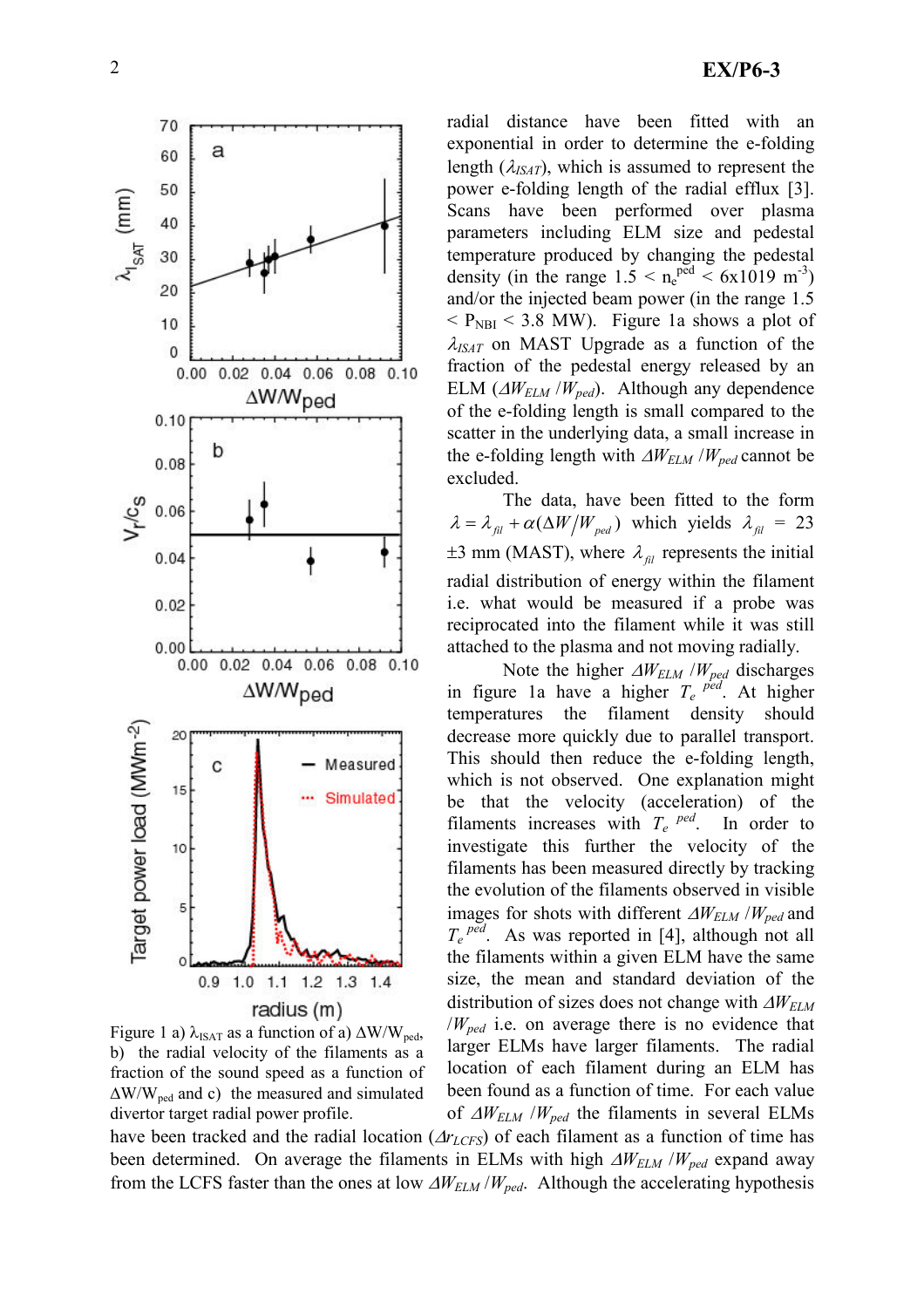best describes the underlying radial profiles, figure 1b plots the results of the fits assuming a constant velocity (as a function of radius) as a fraction of the ion sound speed versus  $\Delta W_{ELM}$  $/W_{ped}$ . The general conclusion is that there is little evidence that the radial velocity as a function of the ion sound speed depends strongly on  $\Delta W_{ELM}$  /W<sub>ped</sub>. However, this does imply that the radial velocities increases as  $\sqrt{T}$ .

#### 3. Modelling the structure of ELMs and implications for ITER

Based on the observations of the evolutions of the filaments during ELMs the most probable ELM energy loss process is as follows: for the first 50-100  $\mu$ s, filaments remain near to the LCFS. During this time the filaments enhance losses from the core and the radial distribution of these losses has an e-folding length that is determined by the radial size of the filament. After this time the filaments move radially away from the LCFS with each filament containing up to 2.5 % of  $\Delta N_{\text{ELM}}$  and  $\Delta W_{\text{ELM}}$ . The particles and energy in the filaments is subsequently lost by parallel transport along open field lines to the targets. This representation of the ELM event has been incorporated into a Monte Carlo code in order to simulate the target power profiles assuming that the process is dominated by ion parallel transport. On MAST, the first wall/limiter is a long way from the plasma and hence effectively all the energy released by an ELM arrives at the target. Figure 1c shows the simulated and observed divertor target radial power profiles normalised such that the peak agrees with the peak measured experimentally. The model describes not only the amount of power arriving in the remote part of the target but also the near separatrix profile.

A simulation has also been used to predict the target profiles in the ITER H-mode baseline scenario [6], which starts off with 12 filaments each parameterised to have Gaussian density and energy profiles with  $\sigma_r = 1.6$  cm and  $\sigma_{\perp} = 5$  cm (the size of the filaments in the radial direction ( $\sigma_r$ ) and perpendicular to both the field line and the radial direction ( $\sigma_l$ )), based on the extrapolations obtained in [5]. The initial ion temperature in the filament is assumed to be half of the pedestal top i.e. 1.5 keV. For a period of 50 µs half of the filament protrudes from the LCFS and the filaments rotate with the pedestal velocity and release particles into the SOL. After this time individual filaments decelerate toroidally and move away radially, each carrying up to 2.5 % of the total number of particles lost. In both the connected and separated stage the particles are traced along the local field line to the divertor



Figure 2 The predicted target distributions on ITER at a given toroidal location.

target. Determining the radial velocity of the filaments on current devices is difficult and relies on several assumptions, which makes extrapolations prone to error. To demonstrate the sensitivity of the results to the radial velocity used, two simulations have been performed using  $V_r = 0.5$  and 1 kms<sup>-1</sup>.

The resulting mid-plane density and ion temperature profiles show that typically between 15 and 40 % of the initial particle content of the filaments reaches the wall with ion temperatures in the range of 200 to 500 eV. The profiles have been fitted with an exponential in the region 0.02  $\leq \Delta r_{\text{LCFS}} \leq 0.06$  m, (where  $\Delta r_{\text{LCFS}}$  is the radial distance from the LCFS) and yield e-folding lengths of  $\lambda_{\text{ne}}$  = 2.8 (5.6) cm and  $\lambda_{\text{Ti}}$  = 3.6 (5.7)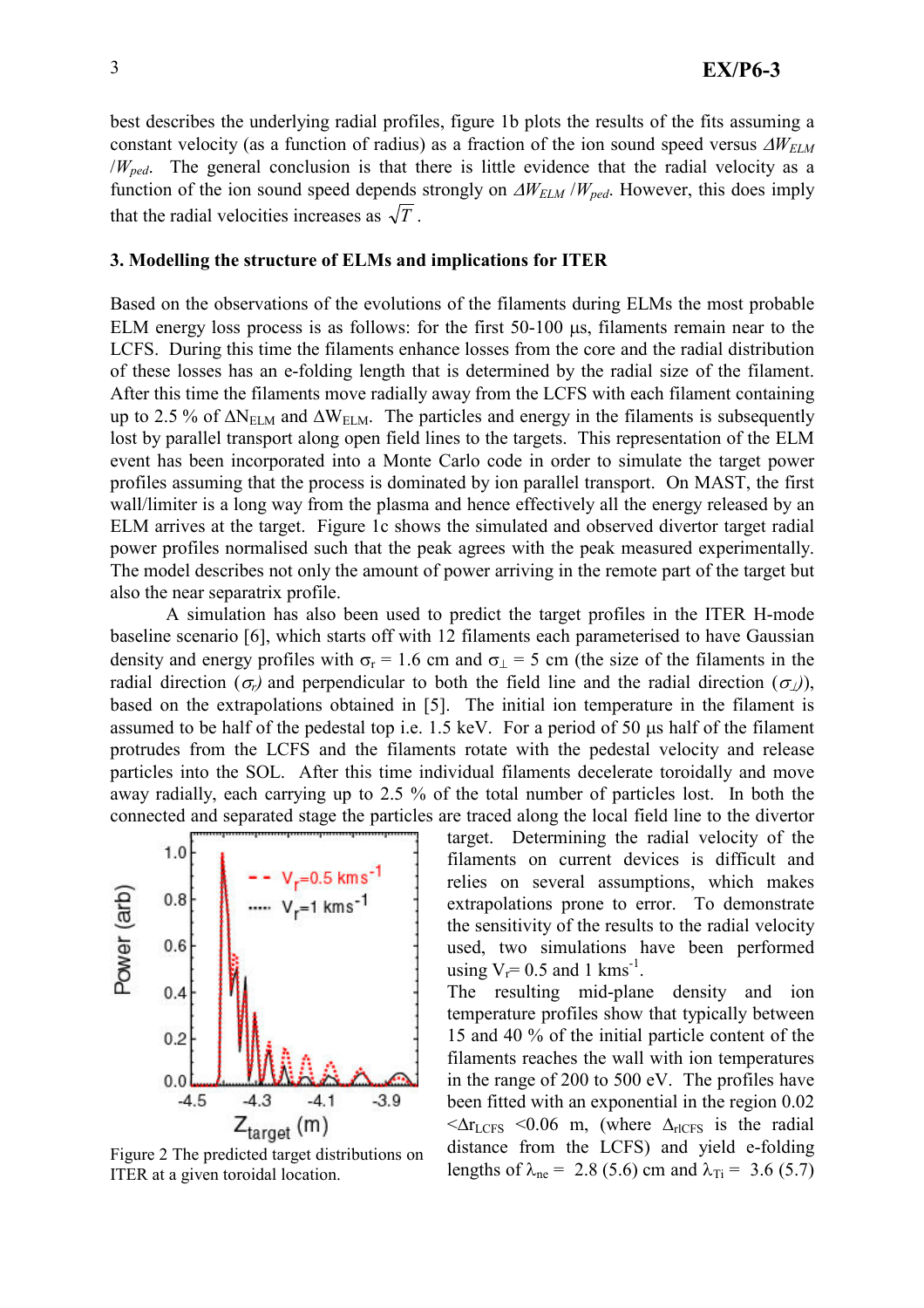cm for  $V_r = 0.5$  kms<sup>-1</sup> ( $V_r = 1$ kms<sup>-1</sup>). These values are similar to those found using a fluid based model where the parallel losses are treated with diffusive and advective removal times [7].

The simulation can also be used to predict the divertor target profile and the fraction of power arriving at the limiter, which is located 6 cm from the LCFS at the mid-plane and in the tail of the target profile. The resulting target profiles at a particular toroidal location are shown in figure 2, where significant structure can be observed in the remote region of the target. In order to calculate the amount of energy arriving at the limiter a 2-D profile of the ITER limiter has been incorporated into the model. If a particle in the filament intercepts the limiter before arriving at the target its energy is assumed to have been deposited at the limiter. The fraction of the ELM energy deposited on the limiter is 4.0 (15.5) % for  $V_r = 0.5$  kms<sup>-1</sup> ( $V_r$  $= 1 \text{km} \text{s}^{-1}$ ). The fraction of energy arriving in the tail of the target profile, defined as  $Z > -4.2$ m, is 17.7 (10.9) %.

#### 4. ELM Mitigation experiments

All current models, this one included, indicate that in order to ensure the lifetime of the divertor targets on ITER a mechanism to decrease the amount of energy released by an ELM, or to eliminate ELMs altogether is required. One such amelioration mechanism relies on perturbing the magnetic field in the edge plasma region, enhancing the transport of particles and keeping the edge pressure gradient below the critical value that would trigger an ELM. This technique has been successfully employed on DIII-D using two up-down symmetric sets of 6 in-vessel coils [8] and more recently on JET using the external error field correction coils [9]. MAST is equipped with both a set of ex-vessel error field correction coils (EFCCs), similar to JET, and more recently with a set of 12 in-vessel coils, similar to those used in DIII-D.



Time (Sec) Figure 3: The effect of applying an  $n=2$ error field to a series of discharges with low

pedestal collisionality ( $v_e^*$ =0.3).

ELM mitigation experiments have been performed using n=1 and n=2 fields from the exvessel coils. With an n=1 configuration of the coils a delay in the L-H transition was observed with increasing error field. Further  $n=1$ experiments were performed by delaying the application of the field until after the L-H transition, however, it was difficult to find an operational window where sufficient current could be applied without either causing a back transition H-L or locked mode. This is somewhat similar to the behaviour seen on JET, where a narrow window depending on edge q was found between ELM mitigation and locked mode onset.

 Experiments were also performed using an n=2 configuration, where 2 of the four error field coils were re-wired in parallel to produce a

dominantly n=2 harmonic perturbation and the remaining 2 coils were left wired in an antiparallel configuration to cancel the n=1 component of the intrinsic error field.

Figure 3 shows the results obtained by applying a n=2 perturbation in a series of low pedestal collisionality ( $v_e^*$ =0.3) discharges (reference discharge: #18740, double null plasma with 3.2 MW of neutral beam heating, plasma current  $I_p$ =750 kA and toroidal magnetic field on the magnetic axis  $[R_{\text{mag}}=0.92 \text{m}]$  B<sub>t</sub>=-0.52T), using EFCCs currents of I<sub>EFCC</sub>=0 (for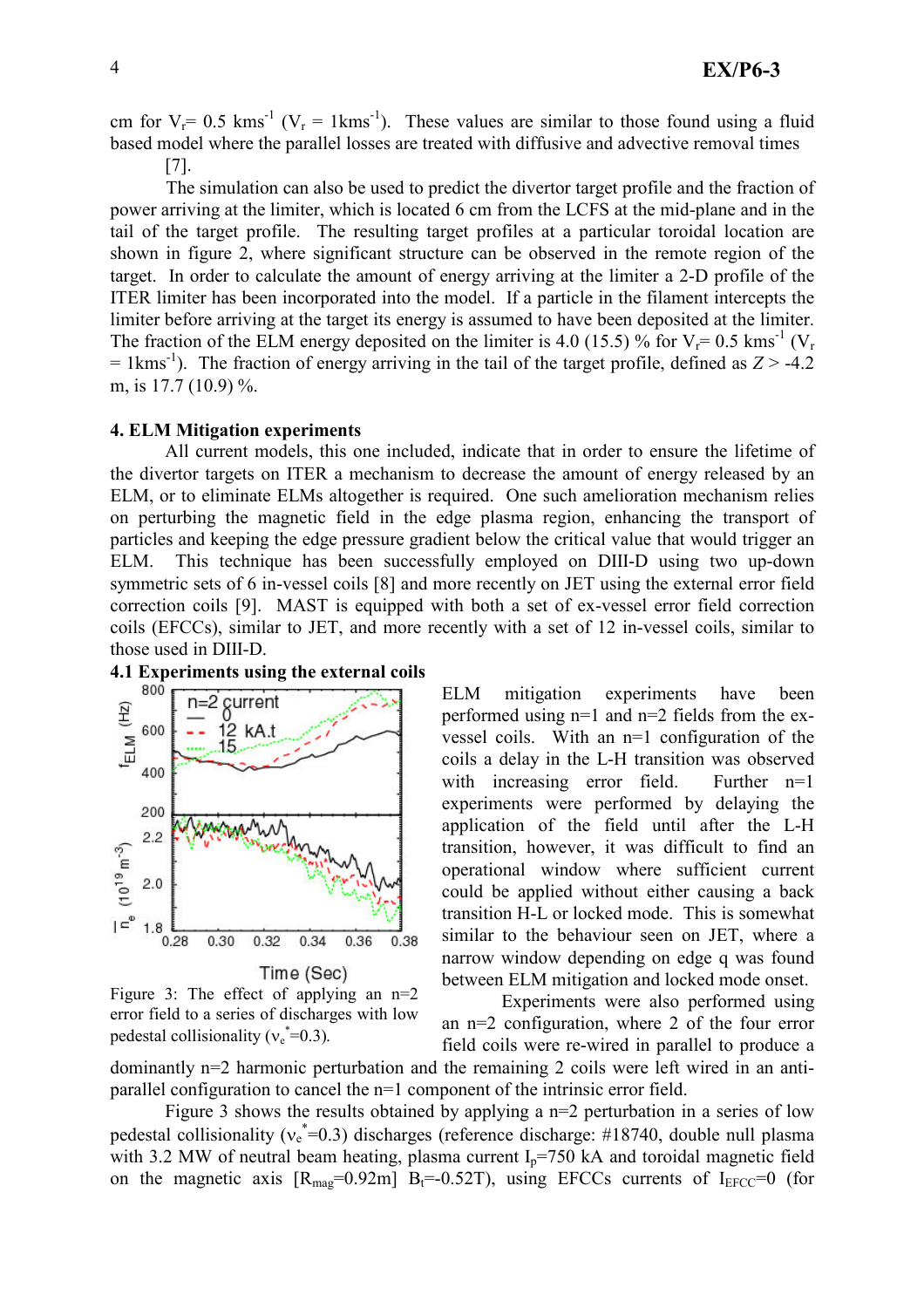reference), 12, and 15kAt. Notice that the ELMs in this type of discharge have a high natural frequency (~500Hz) and cannot be classified as Type I ELMs. Nevertheless, the EFCCs were observed to increase their frequency by typically 50 %. The evolution of the line integrated density shows that the EFCCs enhance the rate of density drop (without EFCCs, these plasmas have a naturally decreasing density). This is reminiscent of the density pump-out observed in experiments on DIII-D [8] and JET [9].

Calculations of the perturbation to the plasma for 15 kA.t in the coils has been performed using the ERGOS code (vacuum magnetic modelling) [10]. The ergodised layer is defined as the region for which the Chirikov parameter ( $\sigma_{ch}$ ) is greater than 1 [10]. The  $\sigma_{Ch}$ profile for the case with  $I_{\text{FFCC}}=15kAt$  is presented in Fig. 4 together with profiles from shots on DIII-D and JET in which ELM mitigation has been observed [11]. The MAST profile is clearly above the DIII-D and JET profiles. This is due to the large magnetic shear at the edge of MAST, which supports the overlapping of islands. From the edge



Figure 4 Calculated Chirikov parameter profiles for DIII-D, JET and MAST.

ergodisation criterion, a suppression of the Type I ELMs could therefore be expected. The fact that ELM suppression is not observed here could be due to the fact that these ELMs are not Type I ELMs, but also to the insufficiency of the vacuum modelling, or to the fact that edge ergodisation by itself is not sufficient for ELM suppression. It is interesting to note that, to date, complete suppression has not been observed on any device using a single row of midplane coils.

#### 4.2 Experiments using the internal coils



Figure 5 Montage of 6 photographs at different toroidal locations showing the 12 installed ELM mitigation coils. The upper and lower ELM coils are indicated in the  $4<sup>th</sup>$  image.

The difference between on and off-axis coils will be investigated further following the installation on MAST in December 2007 of a set of 12 in-vessel coils (6 upper and 6 lower), similar in layout to those used in DIII-D, see Figure 5. The coils are constructed from an aluminium alloy and are composed of 4 turns each. The coils measure 270 by 600 mm and are designed to carry currents up to 2 kA, although the current power supplies are limited to 1.4 kA. To electrically insulate the coils they are coated in aluminium oxide and are then encased inside a boron nitride shell, which is then coated in colloidal graphite. The coils can be operated in either "even" (where the current in the upper and lower coil at the same toroidal location has the same sign) or "odd" (the current in the upper and lower coil have opposite sign) parity mode.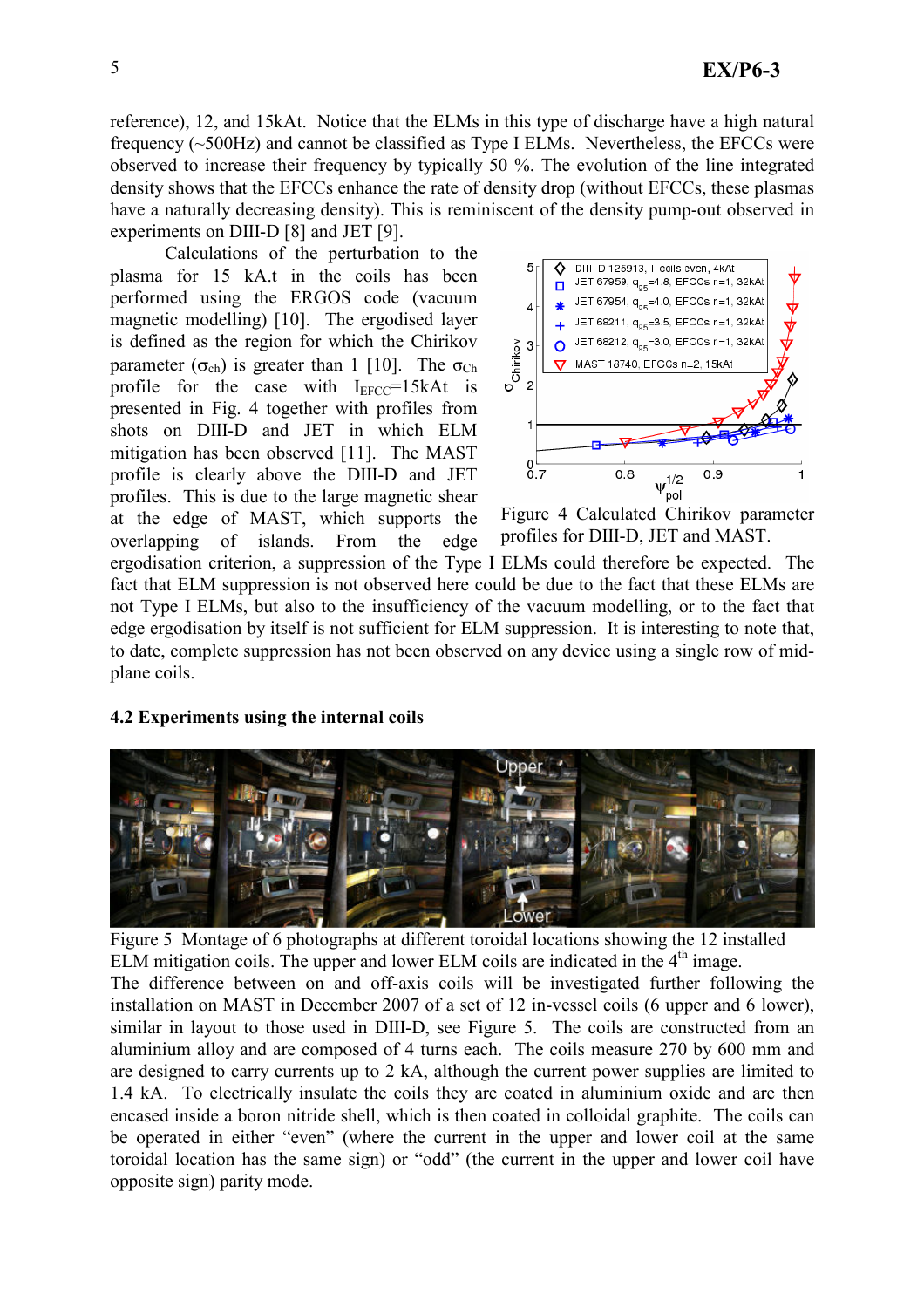

Figure 6 Calculated Chirikov parameter profiles for MAST internal coils in even and odd parity.

Profiles of  $\sigma_{Ch}$  calculated using the ERGOS code for a typical MAST equilibrium and for a current of 6kAt, are shown in Figure 6. Due to the large pitch angle on the Low Field Side (LFS) on MAST, the poloidal mode spectrum of the applied field is different (more stretched in m) compared with DIII-D. Hence, for typical MAST equilibria, which have  $q_{95} < 6$ , the odd parity configuration is predicted to produce the largest effect. The coils can produce  $\sigma_{Ch}$ >1 for  $\psi_{pol}^{1/2}$  > 0.91, which is slightly better than the MAST EFCCs in an n=2 configuration, and clearly better than the I-coils on DIII-D or the EFCCs on JET.

Preliminary commissioning experiments performed in low current (400 kA) Ohmic plasmas. The  $q_{95}$  in these plasmas is higher (6-8) than that in normal H-mode plasmas and as such the applied perturbation is resonant in the even configuration (see Figure 7). The Chirikov parameter profile shows that the ergodised region is much broader in the case of the even parity configuration.

The commissioning experiments showed that the coils and power supplies could be



Figure 7 Poloidal magnetic spectrum for the n=3 even and odd parity configurations. Superimposed as the blue crosses are the q=m/3 rational surfaces. The calculated Chirikov parameter profiles for both cases.

reliably operated and no problems were observed during disruptions. Experiments were performed using different coil configurations (both odd and even and with the perturbation rotated by 60°) and different coil currents. In the odd parity configuration no effect was observed on the plasma. In the even parity configuration a clear and repeatable effect was observed on the density in the time period  $150 - 400$  ms (see figure 8). The density first decreased in the time period 150-300 ms and then increased in the region 300-400 ms. The gas puff rate was held constant in these shots and there was no active pumping.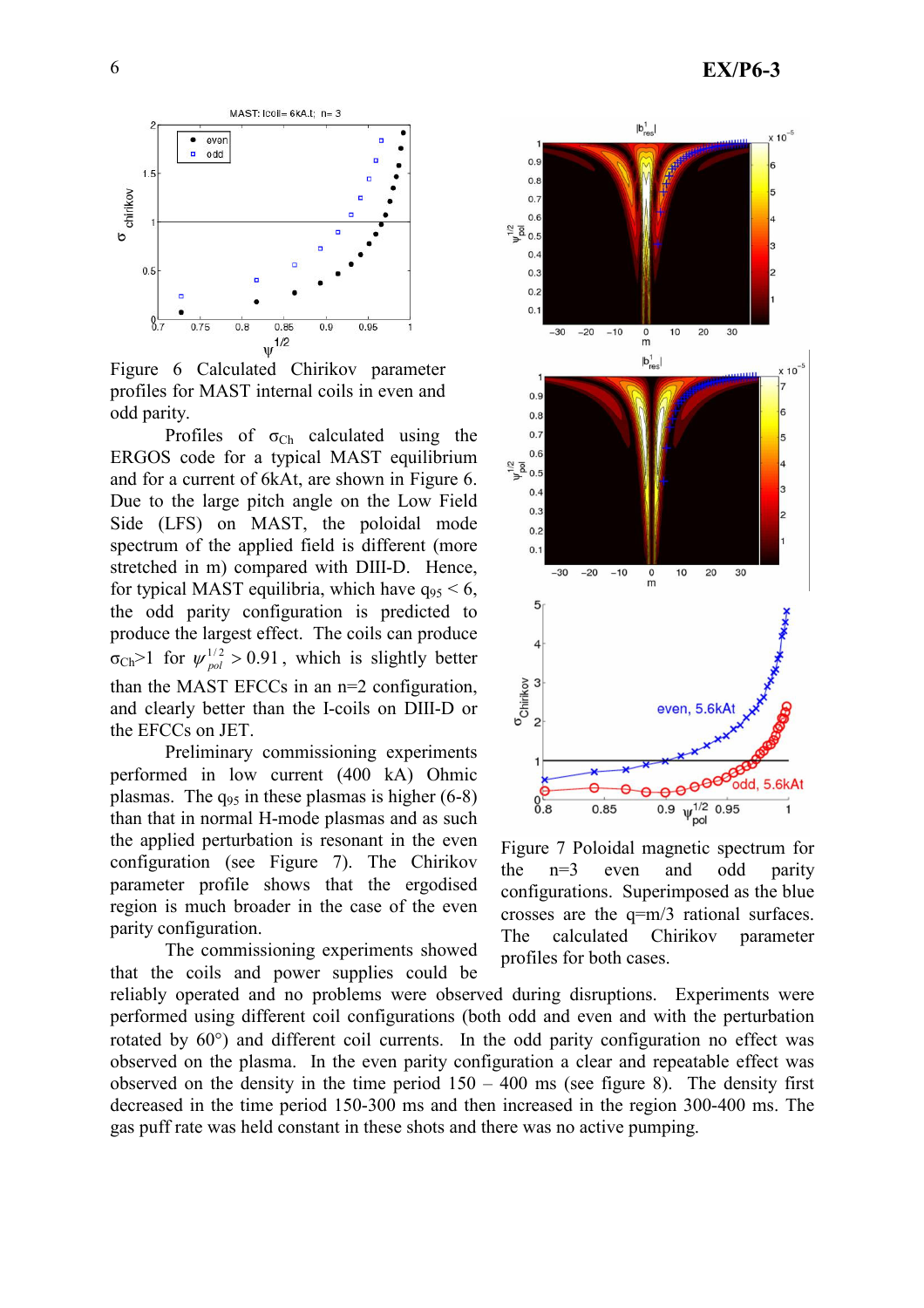#### 4. Summary



Figure 8 Ohmic experiments using the internal coils in Odd and Even parity mode. a) the applied coil current. The line average density in b) Odd and c) Even parity mode shots with 0 (blue) and 1.4 kA (red) current in the coils.

In this paper results from MAST on the effect of ELM size on the propagation of filaments observed during type I ELMs have been presented. The ion saturation current efolding length of the filaments shows a weak, if any, dependence on the size of the ELM  $(\Delta W_{ELM}$  /W<sub>ped</sub>). The measured radial velocities of the filaments also show at most a weak dependence on  $\Delta W_{ELM}$  /W<sub>ped</sub>. The results from a simple model based on parallel transport have been presented, which can explain the target power profile and the amount of power arriving at the remote parts of the target. This model has two unknown input parameters: the initial ion temperature in the filament  $(T_i)$  and the radial velocity  $(V_r)$ . Simulations have been presented for ITER based on the H-mode baseline scenario. These simulations assumed that the ion temperature was half that of the pedestal and two possible value of  $V_r$  have been used. The results presented show that between 4 and 15 % of the ELM energy may be deposited on the limiters.

MAST is equipped with both internal and external resonant magnetic perturbations coils. Vacuum modelling with ERGOS shows that the Chirikov parameter is greater in MAST than in DIII-D and JET. Hence if edge ergodisation is the mechanism responsible for ELM mitigation then it should

be reproducible on MAST. Results obtained with the external coils in an n=2 configuration do show an effect on the ELMs. Commissioning of new internal coils dedicated to ELM control is ongoing. Preliminary results in Ohmic plasmas show an effect on the density when the coils are in the even parity configuration, which is predicted to be optimum from the ERGOS modelling.

#### Acknowledgements

UKAEA authors were funded jointly by the United Kingdom Engineering and Physical Sciences Research Council and by the European Communities under the contract of Association between EURATOM and UKAEA. The views and opinions expressed herein do not necessarily reflect those of the European Commission.

#### References

[1] Loarte A et al. 2002 Plasma Phys. Control. Fusion 44 1815